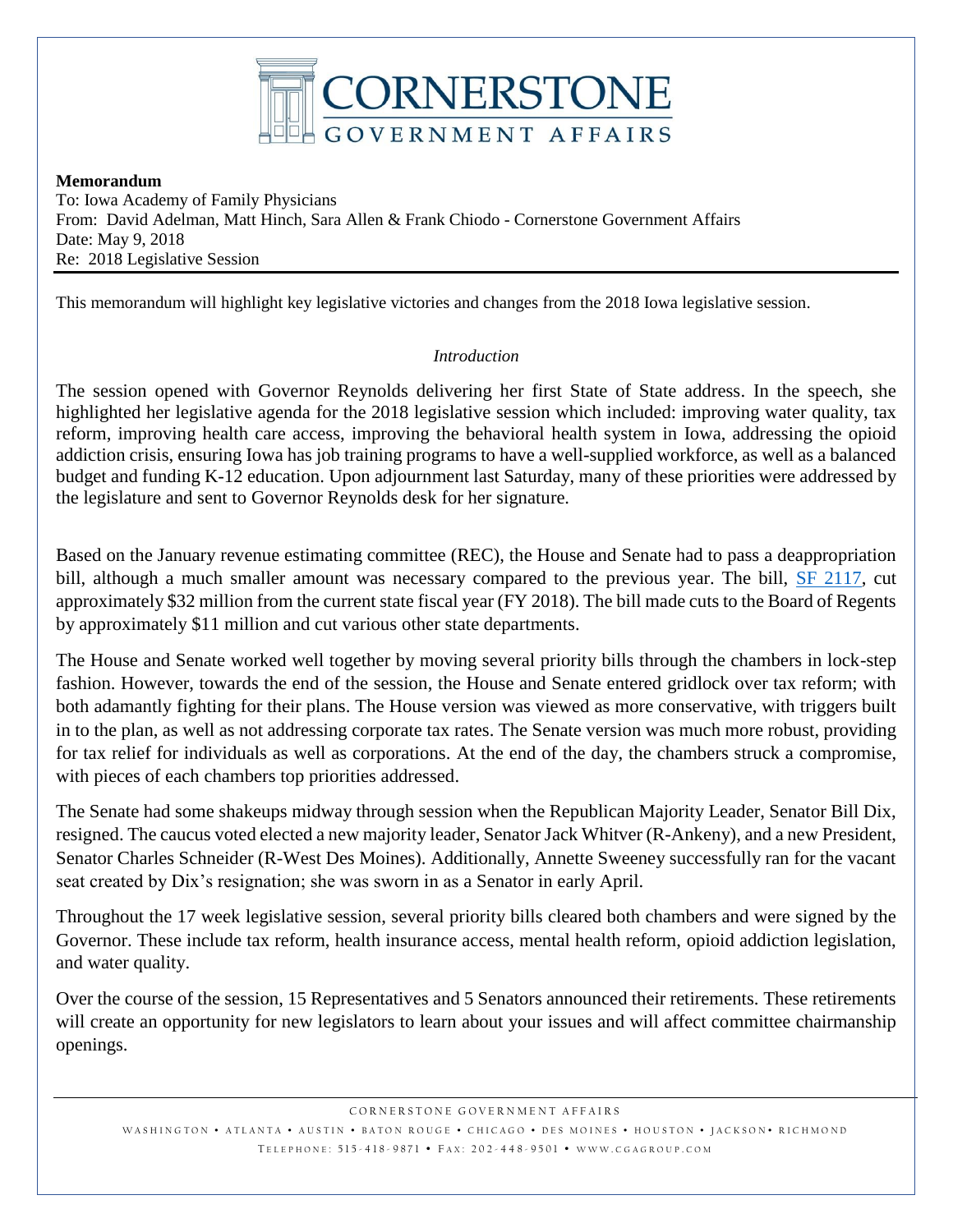

#### *2018 State of Iowa Budget*

The Legislature began the year with a need to pass a deappropriation bill; this was due to the state's revenue projections being off from what was predicted by the Revenue Estimating Committee in the previous year. The two chambers disagreed on the dollar amount and what to cut, which forced them to wait until the March REC. The House and Senate agreed to a bill that deappropriates \$32 million from the current fiscal year. The following budgets were reduced:

- Board of Regents (\$10.93 million), however, this cannot be reduced from the University of Northern Iowa, it must only be taken from University of Iowa and Iowa State;
- Community Colleges (\$500,000);
- Judicial Branch (\$1.6 million);
- Department of Human Services (\$4.32 million);
- Department of Corrections (\$3.4 million);
- Department on Education (\$784,000);
- Department of Public Health (\$625,000).

The state also passed a FY 19 budget in the form of 9 "sub" budgets funding individual agencies. The overall budget calls for \$7.48B in total state spending. Key funding areas included 1% increase to K-12 funding, as well as \$60M increase to Medicaid. The legislature paid back \$113M to the rainy day funds, paying back a large majority of the \$150M it borrowed last year due to decreased revenue projections. A breakdown of the individual budgets and the amount appropriated is included in the chart below.

|                                              | <b>Gov Rec</b> |              |         | <b>Legislative Action</b> |         |  |
|----------------------------------------------|----------------|--------------|---------|---------------------------|---------|--|
| <b>Bill Name</b>                             |                | FY 2018 Adj. | FY 2019 | FY 2018 Adi.              | FY 2019 |  |
| <b>Administration and Regulation</b>         | \$             | $0.0$ \$     | 47.5    | \$<br>$0.0$ \$            | 48.0    |  |
| <b>Agriculture and Natural Resources</b>     |                | 0.0          | 38.6    | 0.0                       | 39.4    |  |
| <b>Economic Development</b>                  |                | 0.0          | 39.9    | 0.0                       | 40.2    |  |
| Education                                    |                | 0.0          | 922.0   | 0.0                       | 912.6   |  |
| <b>Health and Human Services</b>             |                | 0.0          | 1,831.7 | 0.0                       | 1,821.8 |  |
| <b>Justice System</b>                        |                | 0.0          | 561.6   | 0.0                       | 568.0   |  |
| <b>Judicial Branch</b>                       |                | 0.0          | 183.9   | 0.0                       | 180.7   |  |
| Infrastructure Bill                          |                | 0.0          | 0.0     | 0.0                       | $-17.5$ |  |
| <b>State School Aid</b>                      |                | 0.0          | 3,233.7 | 0.0                       | 3,226.6 |  |
| <b>Transportation Equity Fund</b>            |                | 0.0          | 0.0     | 0.0                       | 14.1    |  |
| FY 2018 Budget Adjustment Bill               |                | $-27.1$      | 0.0     | $-23.3$                   | 0.0     |  |
| <b>Standing Appropriations Bill</b>          |                | 0.0          | 0.0     | 0.0                       | $-29.2$ |  |
| <b>Standing Appropriations (Current Law)</b> |                | 0.0          | 587.5   | 0.0                       | 675.6   |  |
| <b>Total</b>                                 | \$             | $-27.1$ \$   | 7.446.5 | \$<br>$-23.3$ \$          | 7.480.2 |  |

#### *Family Planning and Abortion*

Several changes were made to Iowa's abortion laws and adjustments were made to the Iowa family planning program. In the Health and Human Services bill, UnityPoint Health was carved out from the exclusion that if abortions were provided the hospital/clinic was unable to receive state family planning dollars. This exclusion was passed last legislative session when the Legislature drafted language in an attempt to cut off funding to Planned Parenthood. Additionally, the legislature

CORNERSTONE GOVERNMENT AFFAIRS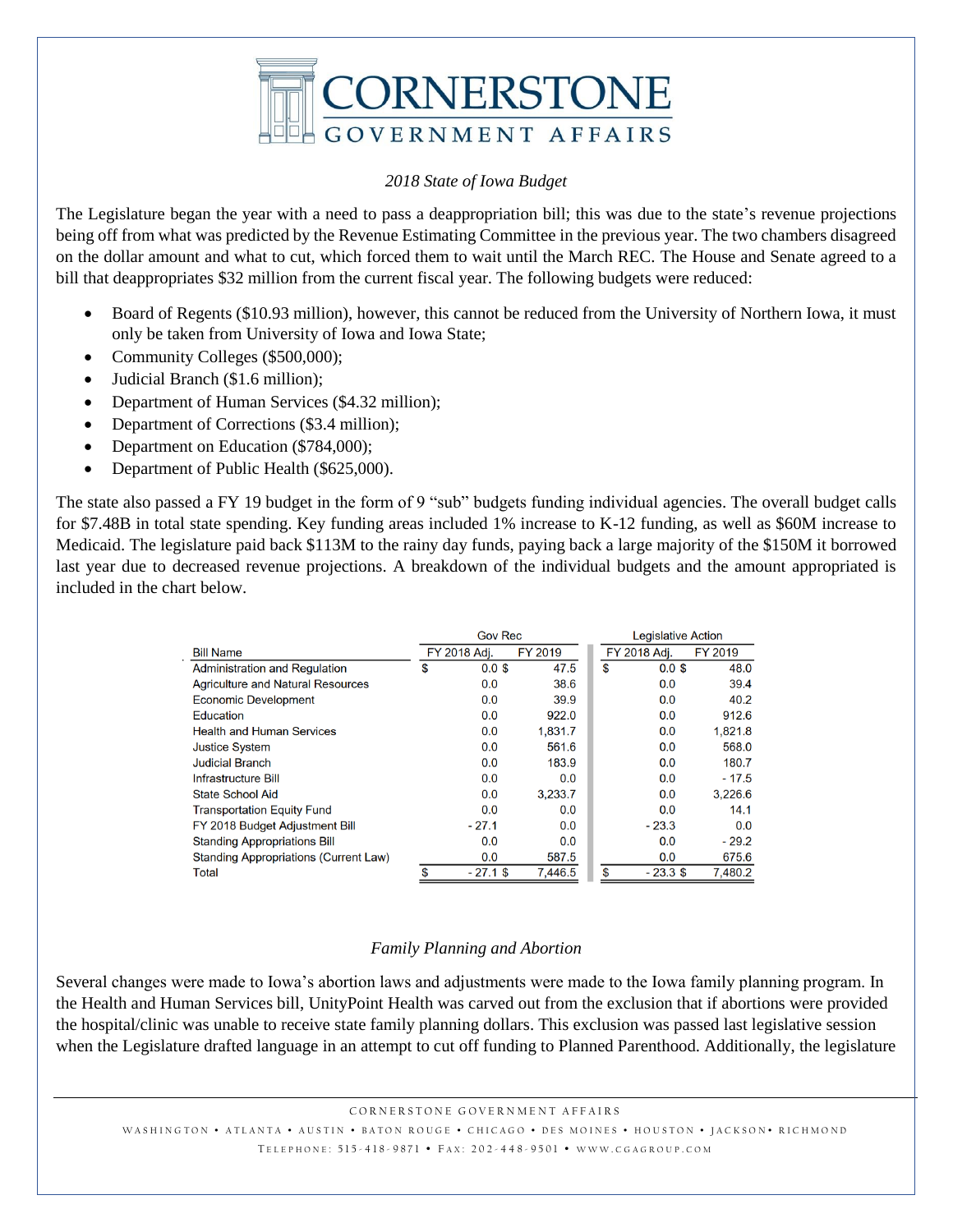

sought to "defund" Title X, which provides state dollars for sex education. We were successful in eliminating this provision due to the unforeseen consequence of passing the legislation.

Iowa also adopted one of nation's strictest abortion laws to-date, when it passed [SF 359.](https://www.legis.iowa.gov/legislation/BillBook?ga=87&ba=sf359) The bill prohibits the sale or donation of fetal tissue in Iowa. It also prohibits an abortion after a fetal heartbeat has been detected, while leaving the 20 week law in place. The bill provides for exceptions to the fetal heartbeat law for medical emergency, rape, incest, and fetal abnormality. A thorough analysis can be found [here.](http://www.iowahouserepublicans.com/wp-content/uploads/website-SF-359-Fetal-Body-Parts-and-Fetal-Heartbeat.pdf)

## *Managed Care Oversight*

The Health and Human Services budget provided for several oversight provisions. The total fiscal note for the oversight was \$1.5 million, which the Legislature funded. The provisions of oversight include:

- Health Homes. Requiring DHS to facilitate a workgroup, in collaboration with representatives of the MCOs and health home providers, to review the health home programs. The Bill requires the DHS to submit a report of the workgroup's findings and recommendations by December 15, 2018, to the Governor and General Assembly. This was language brought forward due to the managed care companies wanting to take away current health home models provided by various providers, and move the function "in-house".
- Prior Authorization review. Requires the DHS, in collaboration with Medicaid providers and MCOs, to initiate a review process to determine the effectiveness of prior authorizations used by the MCOs, with the goal of making adjustments based on relevant service costs and member outcomes data.
- Payment of Medicaid Claims. Specifies that when all of the required documents and other information necessary to process a claim have been received by a managed care organization (MCO), the MCO is required to provide payment to the claimant within the timeline specified if the claim is approved. If the MCO is denying the claim in whole or in part, the MCO is required to provide notice to the claimant, including the reasons for the denial, in a manner consistent with national industry best practice guidelines.
- MCO System Reconfiguration for Claims. Requires the MCOs to correct any errors it finds due to system configuration and fully reprocess the claims affected by the error within 30 days of the discovery.
- Notice by MCOs. Requires the MCOs to provide written notice to affected individuals at least 60 days prior to making any program or procedural changes as determined by the DHS.
- Resolution of Billing Conflicts. Requires the DHS to engage dedicated provider relations staff to assist Medicaid providers in resolving billing conflicts with MCOs, including conflicts involving denied claims, technical omissions, or incomplete information.
- Medical Necessity for Mental Health Patients. Specifies that if a Medicaid member is receiving court ordered services or treatment for a substance related disorder pursuant to Iowa Code chapter 125 or for a mental illness pursuant to chapter 229, the services or treatment are required to be provided and reimbursed for an initial period of three days before an MCO can apply medical necessity criteria to determine the most appropriate services, treatment, or placement of the Medicaid member.
- Medicaid Eligibility. Requires the DHS to maintain and update Medicaid member eligibility files in a timely manner consistent with national industry best practices.
- Level of Care Determination Reviews. Requires the DHS to utilize an independent external quality review vendor to complete a review of a random case sample of decreased level of care determinations and report the findings to the Governor and the General Assembly by December 15, 2018.

CORNERSTONE GOVERNMENT AFFAIRS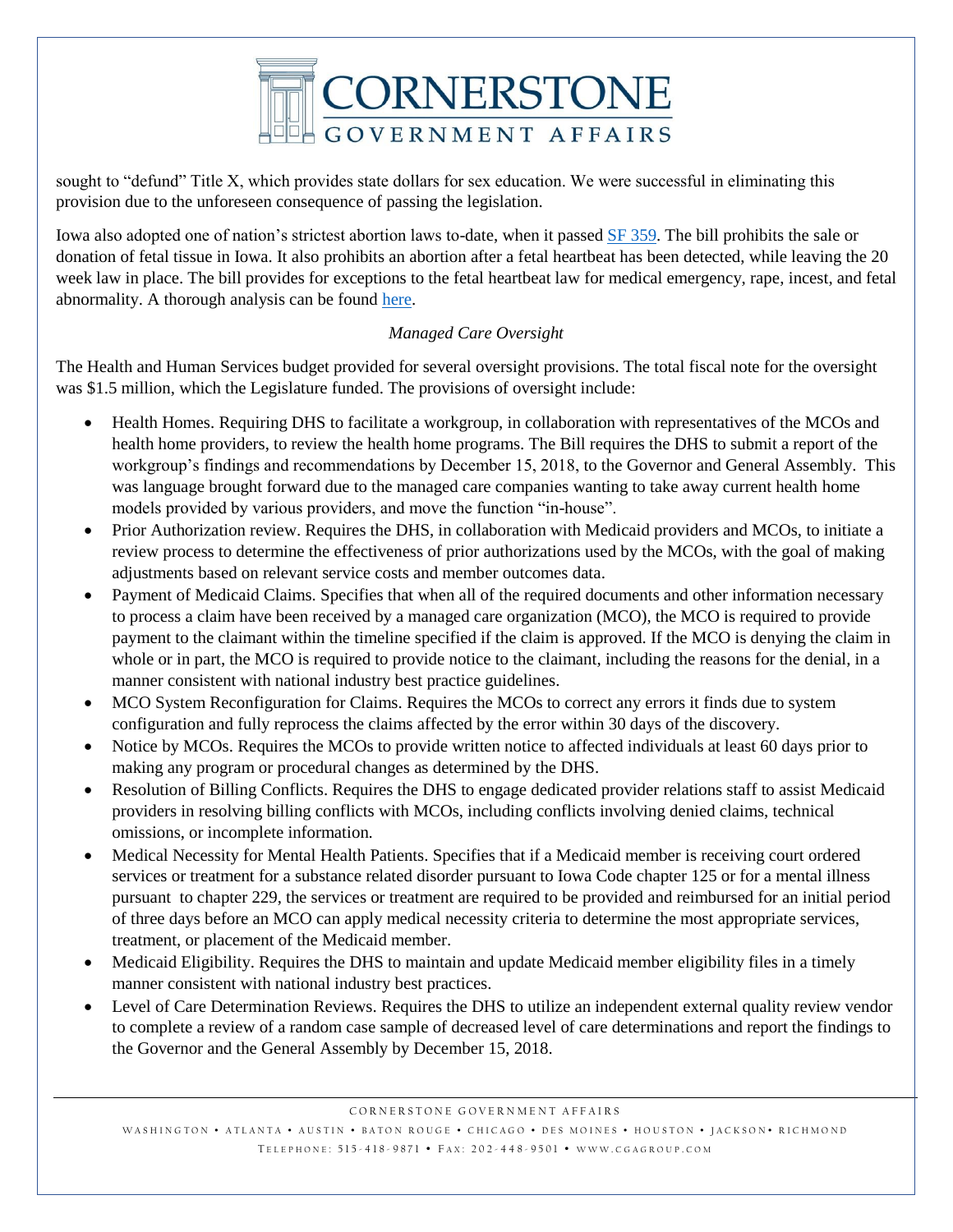

- Review of Member Appeals. Requires the DHS is to conduct an annual analysis of member appeals that have been dismissed, withdrawn or overturned and determine if there are any negative patterns. The DHS is required to submit a report to the Governor and the General Assembly on a biannual basis.
- Standardized Credentialing Forms. Requires the DHS to provide for the development and use of standardized provider enrollment forms and uniform provider credentialing specifications to be used by the MCOs.
- Small Dollar Claims Audit. Requires the DHS to enter into a contract with an independent auditor to perform an audit of a random sample of small dollar claims paid to or denied Medicaid long-term services and supports providers during the first quarter of calendar year 2018. The Bill specifies that the DHS may take any action specified in the MCO contract relative to any claim the auditor determines to be incorrectly paid or denied, subject to appeal by the MCO to the Director of the DHS.
- Medical Assistance Advisory Council Findings. Directs the Executive Committee of the Medical Assistance Advisory Council (MAAC) to review data collected and analyzed in periodic reports to the General Assembly to determine which data points should be included and analyzed to more accurately identify trends and issues with, and promote the effective and efficient administration of, Medicaid managed care for all stakeholders. The Executive Committee is required to report its findings and recommendations to the MAAC for review and comment by October 1, 2018, and to submit a final report to the Governor and the General Assembly by December 31, 2018.
- Targeted Case Management changes. Amends the reimbursement provision for targeted case management (TCM) services under the Medicaid Program, which is currently established as cost based reimbursement for 100.00% of the reasonable costs for provision of the services. Under the section, effective July 1, 2018, TCM services will instead be reimbursed based on a statewide fee schedule amount developed by rule of the DHS in accordance with Iowa Code chapter 17A.
- PMIC reimbursement changes. The section also amends the reimbursement provisions for psychiatric medical institutions for children (PMICs) to provide that inpatient psychiatric services for individuals under 21 years of age that are provided by non State owned providers are required to be reimbursed according to a fee schedule without reconciliation, and services provided by State owned providers are required to be reimbursed at 100% of the actual and allowable cost of providing the service.

## *Opioid Abuse Bill*

[HF 2377](https://www.legis.iowa.gov/legislation/BillBook?ba=HF2377&ga=87) was signed by the Governor. The bill increases functionality for the Prescription Monitoring Program (PMP) and allows the Board of Medicine to charge a surcharge to pay for these functionality changes. It expands Good Samaritan protections in overdose situations. The bill contains mandates, that all controlled substances must be electronic prescribed by 2020 and the PMP use mandate that only applies when prescribing opioids. The bill requires pharmacies to report to the PMP by the next business day, allow proactive notification to recognize patients at a high risk for opioid abuse and addiction, allow penalties to be assessed by licensing boards for providers overprescribing, provides prescriber education on opioids, and prohibits addictive prescriptions from being filled more than six months after the date prescribed and from being refilled. A detailed, section-by-section analysis can be found [here.](http://www.iowahouserepublicans.com/wp-content/uploads/HF-2377-Opioid-bill.pdf)

## *Mental Health*

The mental health bill signed by the Governor provides for extensive changes to the current system by implementing the following provisions into law: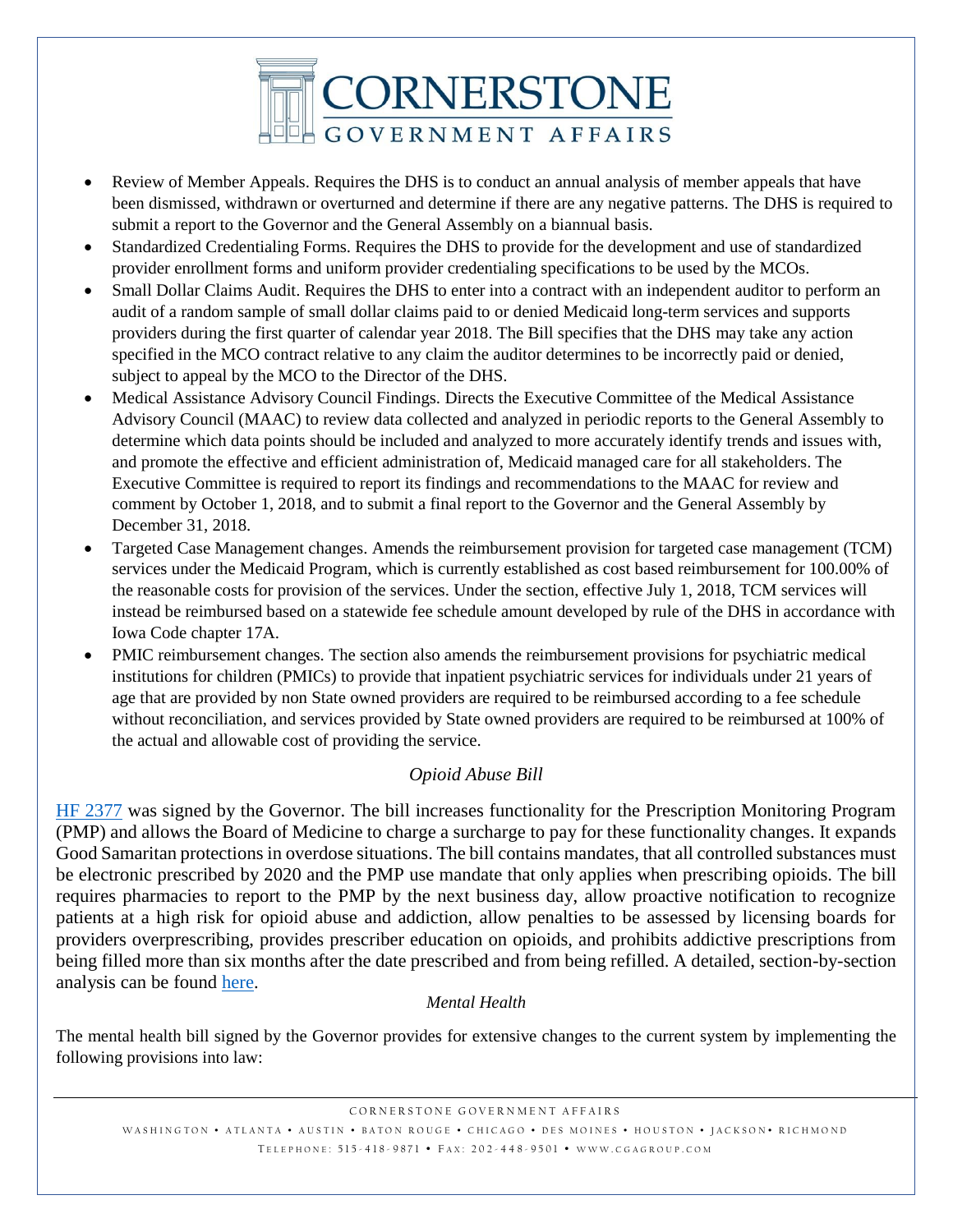

- New Services. Requires the Mental Health and Disabilities Services commission to adopt rules to provide service definitions, service provider standards, and service implementation dates for the core services to be similar to Medicaid definitions. These rules shall include at least availability of services for 22 Assertive Community Treatment (ACT) teams, 6 Access centers, and Intensive Residential Service Homes (IRSH) that provide services to up to 120 persons statewide in strategic locations throughout the state. ACT, Access Centers Intensive Residential Service Homes, and the services outlined below are only required as long as federal matching funds are still available under the Iowa Health and Wellness Plan. Access centers are located in crisis residential and subacute residential settings with 16 beds or less. These centers provide immediate, short-term assessments for person with serious mental illness or substance use disorders who do not need inpatient psychiatric hospital treatment, but who do need significant amounts of supports and services not available in the persons' homes or communities. This section also requires the MHDS regions to provide: Mobile response, 23-hour crisis observation and holding, Crisis stabilization community-based services, Crisis stabilization residential services, Subacute services provided in facility and community-based settings. This section still keeps jail diversion, CIT, and Civil commitment prescreening as core plus services
- Mental Health and Substance Abuse Commitments. Makes changes to the mental health and substance abuse commitment by requiring courts to dismiss a commitment application if the physician or mental health professional finds the person doesn't have a substance-related disorder, requires mental health/substance abuse commitment orders to be released immediately if the physician/mental health professional determines the patient no longer meets the criteria for detention. Additionally, allows commitment hearings to be held by video conference at court's discretion.
- Subacute Bed Cap. Removes the 75 bed subacute cap and the requirement for geographic distribution. This section removes DHS involvement in determining if a subacute facility should be licensed. DIA would now issue a license to an applicant when DIA determines that facilities and staff are adequate to provide the care and services.
- Mental Health Information Sharing. Adds to Iowa Code a current mental health information sharing exception that is currently allowed under HIPAA. Allows a mental health professional to disclose mental health information relating to an individual without the individual's consent or written permission to a law enforcement professional if the disclosure is made in good faith, is necessary to prevent or lessen a serious and imminent threat to the health or safety of the individual or to a clearly identifiable victim or victims, and the individual has the apparent intent and ability to carry out the threat.

#### *Telehealth*

The Governor signed [HF 2305,](https://www.legis.iowa.gov/legislation/BillBook?ga=87&ba=hf2305) a bill that requires commercial payors to provide parity for coverage, meaning the use of telehealth care is covered by healthcare insurance. Although this is not payment parity, this is another step in ensuring that telehealth services are accessible and recognized by payors. In 2016, the legislature passed legislation that requires payment parity and coverage parity for Medicaid. This bill applies to all insurance policies issued on or after January 1, 2019.

#### *Direct Primary Care Agreements*

 [HF 2356](https://www.legis.iowa.gov/legislation/BillBook?ga=87&ba=hf2356) was signed into law and allows direct primary care agreements to be entered into by health care providers and patients. Under this bill, a health care provider can enter into a direct primary care agreement with a patient and family to provide preventative and curative health care for the patient and family as stipulated in the agreement. Similar legislation has been adopted in other states and was necessary to clear up any gray areas in Iowa Code. These arrangements do not qualify as insurance and therefore are not regulated by the Insurance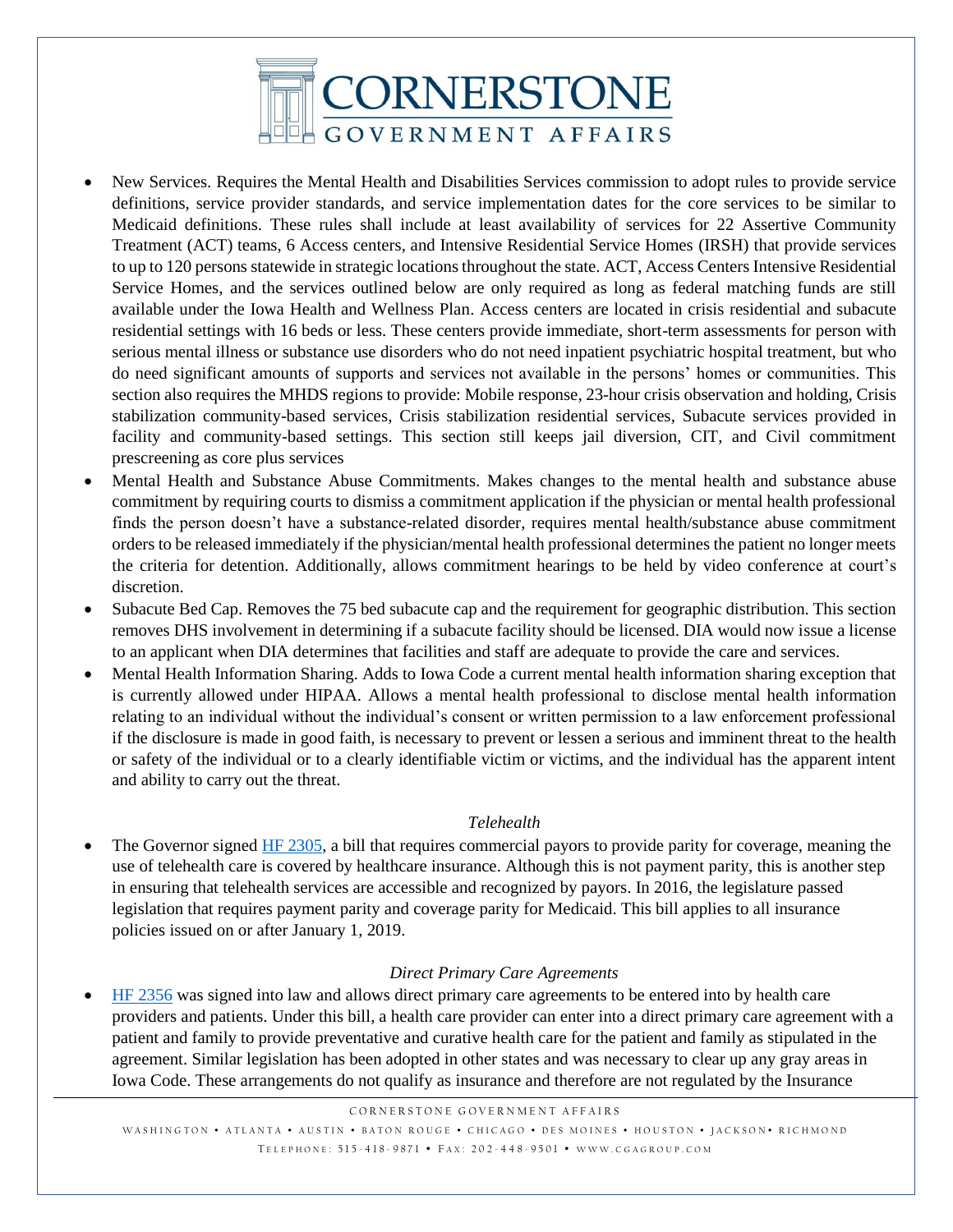

Commissioner. Direct primary care is an emerging health care delivery option in the country, especially for individuals with high-deductible health insurance plans. This legislation was modeled after a bill that recently passed in Nebraska.

#### *Insurance Access Bill*

- [SF 2349](https://www.legis.iowa.gov/legislation/BillBook?ga=87&ba=sf2349) is a bill signed by the Governor that provides for two components that attempt to fix the access and affordability issues with individual health plans in the state of Iowa. Currently, only one insurance company sells plans on the ACA "Exchange" (Medica). Over the last two years, these plans have skyrocketed in costs, to the point that many individuals that don't have access to an employer plan, have abandoned insurance all together; leaving many Iowans without affordable access to insurance.
- The first portion of the bill gives greater flexibility to multiple employer welfare associations (MEWAs) by putting into Iowa law the proposed Department of Labor rule published in 83 Fed. Reg. 617. This provision broadens the criteria under Title 1 of ERISA to allow more employers to form association health plans to offer group health plans to employees, former employees, family members and other beneficiaries of the organization. Currently, employer groups are prohibited from forming associations for the sole purpose of providing group health plans. Under this proposal, they could come together for this purpose solely and would not be restricted to associations with commonalities.
- The second portion of the bill was brought forward by Farm Bureau and Wellmark. [HF 2364](https://www.legis.iowa.gov/legislation/BillBook?ga=87&ba=hf2364) allows Farm Bureau to offer its members health insurance plans that are not compliant with the ACA. The bill essentially exempts health plans from the purview of the Insurance commissioner by saying if the organization is sponsored by an agricultural entity meeting the requirements laid out in the bill they are not considered insurance, therefore, not under the jurisdiction of the Insurance Commissioner. This allows them to be able to sell individual health plans without following the ACA requirements (i.e. they can exclude people with preexisting conditions, etc.). The bill only allows this option for Farm Bureau who would have plans through their third-party administrator, Wellmark.

## *Pharmacy Changes*

[SF 2322](https://www.legis.iowa.gov/legislation/BillBook?ba=SF%202322&ga=87) was signed into law and authorizes statewide protocols to allow pharmacists to dispense or administer certain vaccinations via a standing order. For patients 18 years and older, pharmacists are able to administer naloxone, nicotine replacement tobacco cessation products, immunizations recommended by the US CDC advisory committee for adults, Tdap in booster application, and other emergency immunizations or vaccinations in response to public health crisis. The bill also allows pharmacists to administer the last two doses of HPV vaccination in patients 11 and over; for patients 6 months and older, influenza and other emergency vaccinations for public health emergencies.

The bill requires pharmacists to notify the patient's primary health care provider of any prescription drugs, products, tests, and treatments administered to the patient, if the patient has a primary care provider. If the patient doesn't, the pharmacists must provide the patient with a written record and advise the patient to consult a physician.

A provision in the HHS budget bill provides for increased rights related to individuals receiving pharmacy benefits by a pharmacy benefit manager. The bill amends the Iowa Code chapter on Regulation of Pharmacy Benefits Managers (PBM) to add certain rights related to individuals including: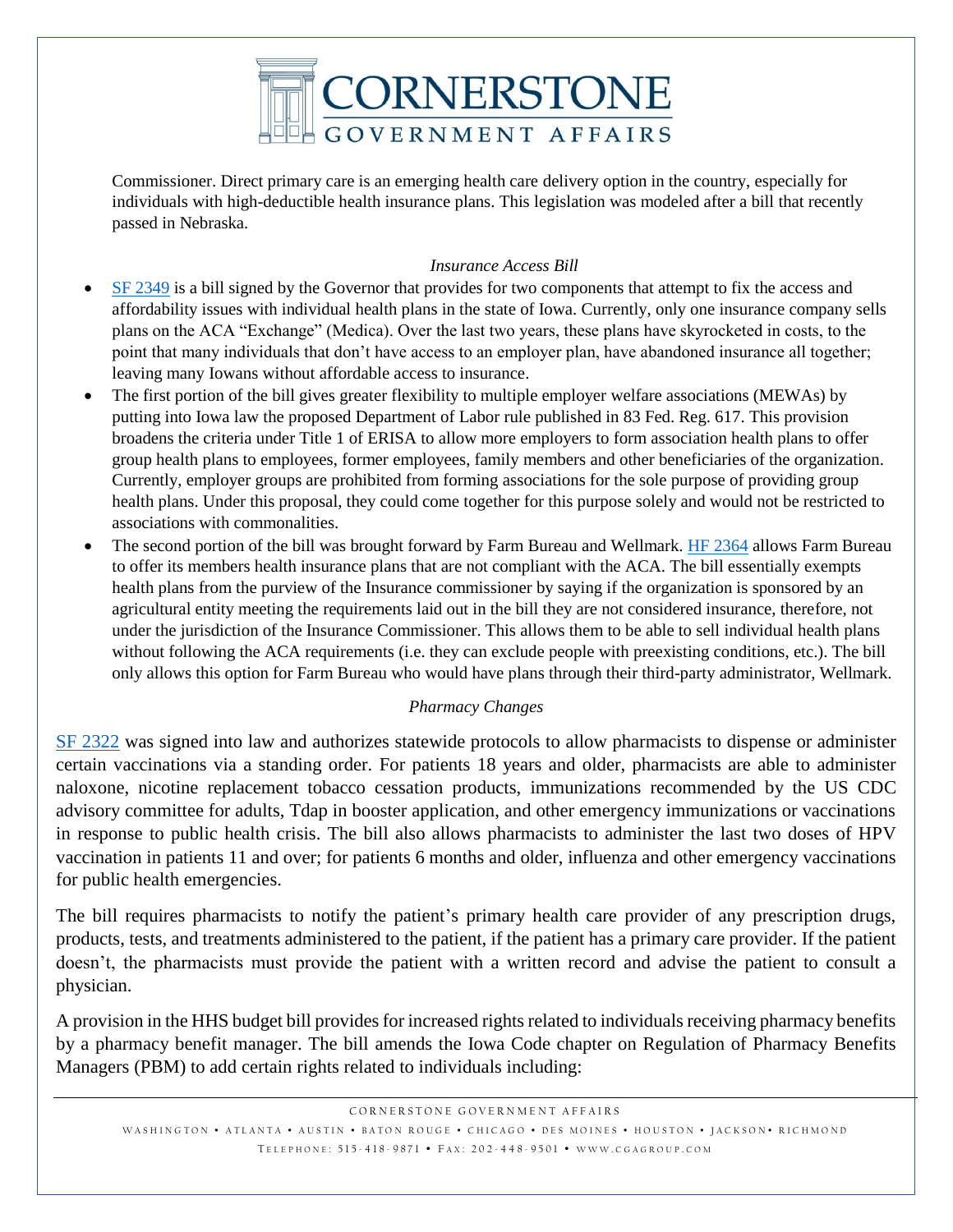

- Prohibiting a PBM from barring a pharmacy or pharmacist from advising an individual about other inexpensive alternative prescription drugs available.
- Prohibiting a health benefit plan from requiring a copayment for pharmacy benefits that exceed the pharmacy or pharmacist's submitted charges.
- Requiring that any amount paid for covered prescription drugs to be applied to any deductible imposed by the individual's health benefit plan.
- Establishing that any federal law, rule, or regulation supersedes this law to the extent necessary to eliminate the inconsistency or conflict.

Medicaid Copayments for Pharmacies. The HHS budget bill eliminates the various copayments for a covered prescription drug under the Medicaid Program and instead provides that a recipient of Medicaid is required to pay a copayment of \$1 on each prescription filled or refilled for a covered prescription drug.

# *Licensure Bills*

The governor signed two licensure bills this year, [SF 2228,](https://www.legis.iowa.gov/legislation/BillBook?ba=SF2228&ga=87) a bill for genetic counselor licensure, and [SF 192,](https://www.legis.iowa.gov/legislation/BillBook?ga=87&ba=sf192) a bill that provides licensure for applied behavioral analysts. The Board of Medicine and the Behavioral Science Board will be the governing boards who will administer the program and promulgate rules. These two bills allow for "new" licensure. This is a marked difference from the previous year where licensure was highly scrutinized by members of both chambers, as well as the Governor's Office.

# *Health and Human Services Appropriations Summary*

The Health and Human Services bill, SF [2418,](https://www.legis.iowa.gov/legislation/BillBook?ba=SF2418&ga=87) appropriated \$1.8 billion to Medicaid and other state programs administered by the Department of Human Services, Department of Public Health, Department on Aging, and Department of Veteran Affairs. This is \$60.5M more than the previous year. New appropriations in the bill for FY19 include:

- \$55 million for the forecasted need for increased capitation rates for the managed care companies. This is on the lower end of the estimate.
- \$2 million to the Medical Residency Program, which was not funded last fiscal year but had been funded several years prior to FY18.
- \$250k for psychiatric training for physicians through Des Moines University.
- \$875k to fund the new cost of the mental health reform that was adopted via HF 2456.
- \$3 million to increase funding for HCBS providers for supported community living tiered rates. The DHS is required to work with an actuary to evaluate the tiered rates to appropriately distribute the \$3.0 million provided for tiered rates. In addition, the DHS is required to convene a Tiered Rate Workgroup to review actuarial findings and recommendations. The tiered rates may be adjusted if the changes are budget neutral. The DHS is required to submit a report of the actuarial findings, recommendations and comments provided by the Tiered Rate Workgroup to the Governor and General Assembly by December 15, 2018
- \$1.25 million for the Primary Care Loan Repayment Program (Education Budget)
- \$1 million for increasing LUPA (Health Home) rates.
- \$1.5 million for the managed care oversight provisions laid out in the bill.

#### CORNERSTONE GOVERNMENT AFFAIRS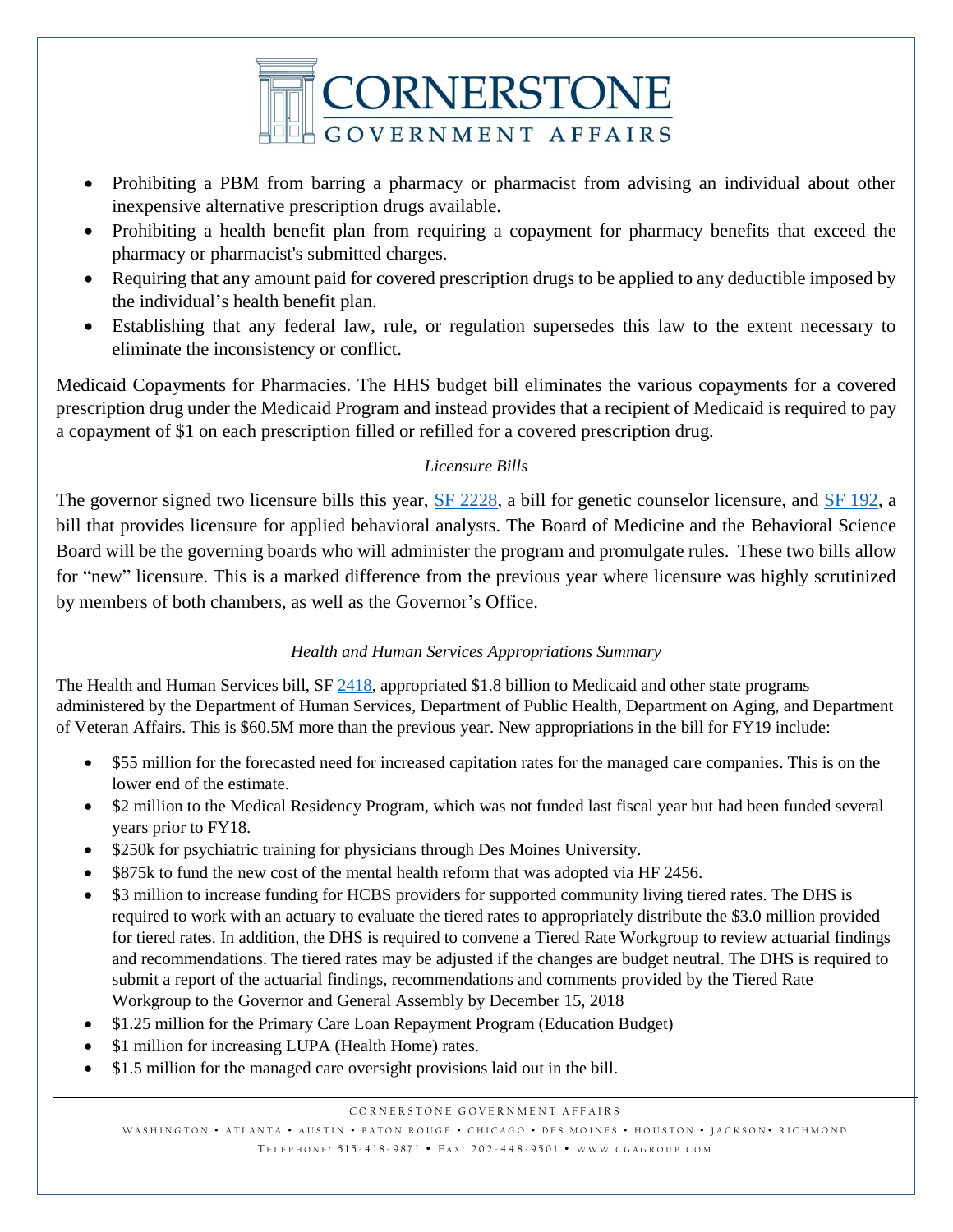

- \$3 million provider rate increase for child care assistance providers.
- \$100k for Pre-Medicaid Pilot Program Establishes a Pre-Medicaid Pilot Project that aims to keep individuals in the community and out of long-term care facilities following a nursing facility stay.
- Restoration of several public health initiatives include:
	- o Child Health Specialty Clinics….\$65k
	- o Epilepsy Foundation….\$144k
	- o Melanoma Research…\$150k
	- o Autism Assistance Program….\$385k
	- o Inherited Metabolic Disorders (PKU)….\$153k
	- o Childhood Obesity Program….\$300k
	- o Audiological Services for Children \$156k

#### *Tax Reform*

HF 2489 was the "tax reform" bill that was agreed to after months of negotiation between the House, Senate and Governor's office. Highlights of the bill include:

- Couples with major provisions of Federal tax reform including 529 plans and teachers education expenses.
- Reduces corporate income tax rates and eliminates corporate federal deductibility in TY 21.

Current and Proposed Individual Income Tay Brackets and Pates

- Couples with section 179 expensing to \$70k/\$280k in TY 18, \$100k/\$400k in TY 19, and \$1M/\$2.5M in TY 20.
- School tuition organization tax credit cap is increased from \$12M to \$13M
- Reduces income tax rates in tax year (TY) 19. If revenue triggers are met, additional individual income tax rate cuts are made and federal deductibility is eliminated starting January 1, 2023. The chart below shows the changes to the individual income tax brackets.

|                                                                                                                                                                                                                                                                                                                                                                                                                                                                                                                                                                                                                                                                                                                                                                                                                                                                                                                                                                                  | Current and Froposed mulviqual income Tax brackets and Kates |          |                       |                           |                |       |          |                     |                  |  |
|----------------------------------------------------------------------------------------------------------------------------------------------------------------------------------------------------------------------------------------------------------------------------------------------------------------------------------------------------------------------------------------------------------------------------------------------------------------------------------------------------------------------------------------------------------------------------------------------------------------------------------------------------------------------------------------------------------------------------------------------------------------------------------------------------------------------------------------------------------------------------------------------------------------------------------------------------------------------------------|--------------------------------------------------------------|----------|-----------------------|---------------------------|----------------|-------|----------|---------------------|------------------|--|
|                                                                                                                                                                                                                                                                                                                                                                                                                                                                                                                                                                                                                                                                                                                                                                                                                                                                                                                                                                                  | lowa Current Law*                                            |          |                       | <b>Under the Proposal</b> |                |       |          |                     |                  |  |
|                                                                                                                                                                                                                                                                                                                                                                                                                                                                                                                                                                                                                                                                                                                                                                                                                                                                                                                                                                                  |                                                              |          |                       |                           |                |       |          | TY 2023 and after** |                  |  |
|                                                                                                                                                                                                                                                                                                                                                                                                                                                                                                                                                                                                                                                                                                                                                                                                                                                                                                                                                                                  | <b>But Not</b>                                               |          | TY 2019 -             |                           | <b>But Not</b> |       |          |                     |                  |  |
|                                                                                                                                                                                                                                                                                                                                                                                                                                                                                                                                                                                                                                                                                                                                                                                                                                                                                                                                                                                  | Over                                                         |          | <b>Over Tax Rates</b> | <b>TY 2018</b>            | 2022           |       | Over     | Over                | <b>Tax Rates</b> |  |
| $[1] % \includegraphics[width=0.9\columnwidth]{figures/fig_10.pdf} \caption{The graph $\mathcal{N}_1$ is a function of the number of times, and the number of times, and the number of times, are indicated with the number of times, and the number of times, are indicated with the number of times, and the number of times, are indicated with the number of times, and the number of times, are indicated with the number of times, and the number of times, are indicated with the number of times, and the number of times, are indicated with the number of times, and the number of times, are indicated with the number of times, and the number of times, are indicated with the number of times, and the number of times, are indicated with the number of times, and the number of times, are indicated with the number of times, and the number of times, are indicated with the number of times, and the number of times, are indicated with the number of times$ | \$0                                                          | \$1,628  | 0.36%                 | No change                 | 0.33%          | $[1]$ | \$0      | \$6.000             | 4.40%            |  |
| $[2]$                                                                                                                                                                                                                                                                                                                                                                                                                                                                                                                                                                                                                                                                                                                                                                                                                                                                                                                                                                            | \$1,628                                                      | \$3,256  | 0.72%                 | No change                 | 0.67%          | $[2]$ | \$6,000  | \$30,000            | 4.82%            |  |
| [3]                                                                                                                                                                                                                                                                                                                                                                                                                                                                                                                                                                                                                                                                                                                                                                                                                                                                                                                                                                              | \$3,256                                                      | \$6,512  | 2.43%                 | No change                 | 2.25%          | [3]   | \$30,000 | \$75,000            | 5.70%            |  |
| [4]                                                                                                                                                                                                                                                                                                                                                                                                                                                                                                                                                                                                                                                                                                                                                                                                                                                                                                                                                                              | \$6,512                                                      | \$14.652 | 4.50%                 | No change                 | 4.14%          | [4]   | \$75,000 | or more             | 6.50%            |  |
| [5]                                                                                                                                                                                                                                                                                                                                                                                                                                                                                                                                                                                                                                                                                                                                                                                                                                                                                                                                                                              | \$14,652                                                     | \$24,420 | 6.12%                 | No change                 | 5.63%          |       |          |                     |                  |  |
| [6]                                                                                                                                                                                                                                                                                                                                                                                                                                                                                                                                                                                                                                                                                                                                                                                                                                                                                                                                                                              | \$24,420                                                     | \$32,560 | 6.48%                 | No change                 | 5.96%          |       |          |                     |                  |  |
| $[7]$                                                                                                                                                                                                                                                                                                                                                                                                                                                                                                                                                                                                                                                                                                                                                                                                                                                                                                                                                                            | \$32,560                                                     | \$48,840 | 6.80%                 | No change                 | 6.25%          |       |          |                     |                  |  |
| $^{[8]}$                                                                                                                                                                                                                                                                                                                                                                                                                                                                                                                                                                                                                                                                                                                                                                                                                                                                                                                                                                         | \$48,840                                                     | \$73,260 | 7.92%                 | No change                 | 7.44%          |       |          |                     |                  |  |
| [9]                                                                                                                                                                                                                                                                                                                                                                                                                                                                                                                                                                                                                                                                                                                                                                                                                                                                                                                                                                              | \$73,260 or more                                             |          | 8.98%                 | No change                 | 8.53%          |       |          |                     |                  |  |

\*Current tax brackets are indexed under current law. TY 2019 brackets are reported in this table. \*\* Proposed tax brackets are indexed. TY 2023 brackets are reported in this table.

Note: The rate and bracket change in TY 2023 only occurs if revenue targets are met.

Some of the major changes to the Iowa Tax Code include: *Tax Year 18 Changes*

- Allowing rollovers between 529 and Achieving a Better Life Experience (ABLE) accounts for individuals with disabilities in 2017 federal law changes
- Definitional changes regarding retirement savings and business accounting rules in 2017 federal law changes
- The extension of higher Earned Income Tax Credits for married households and households with three or more children in 2015 federal law changes
- The above-the-line deduction for teachers' education expenses in 2015 federal law changes

CORNERSTONE GOVERNMENT AFFAIRS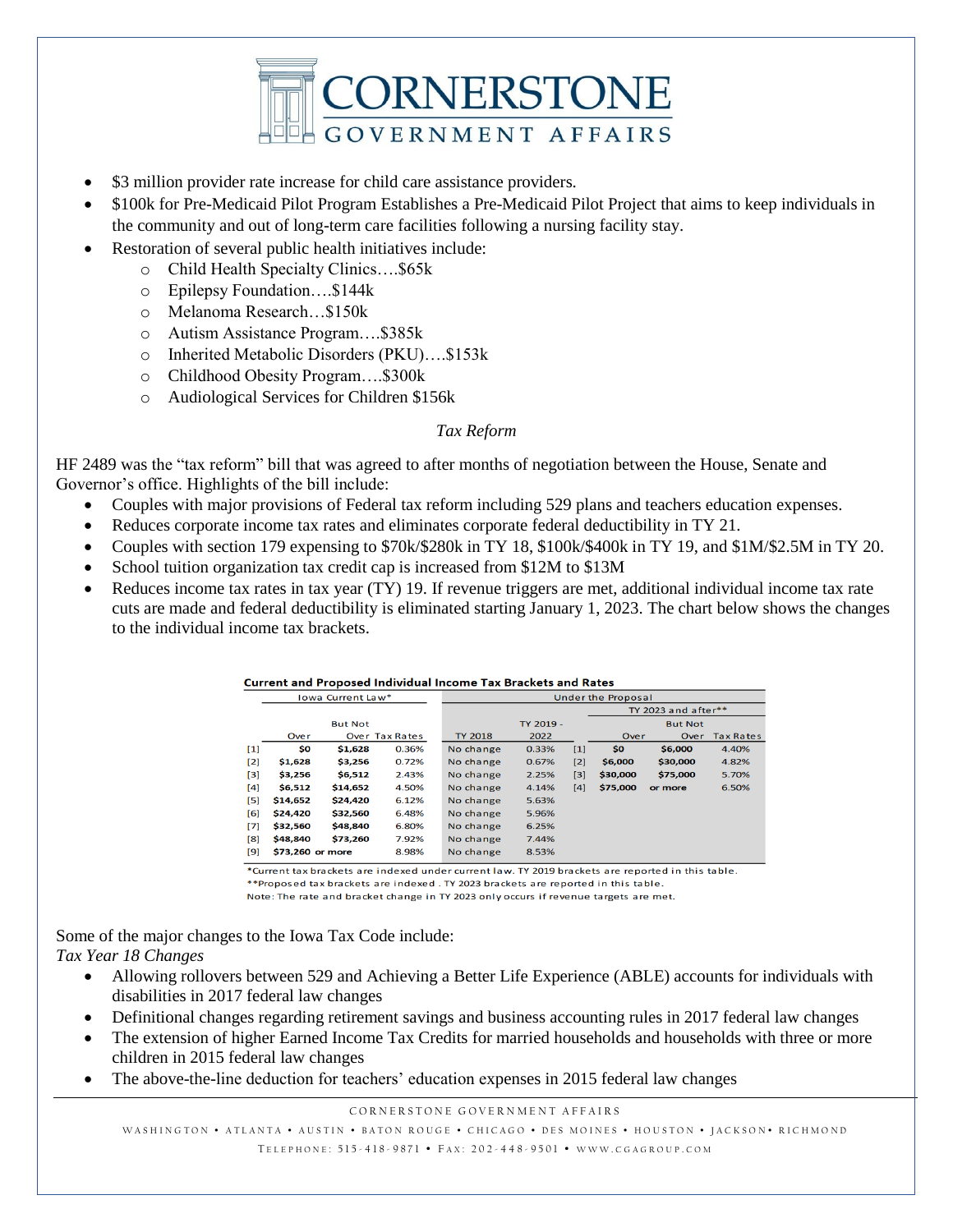

- Expanded definition of qualified education expenses under the 529 education savings plans in 2017 federal law changes
- Expand Section 179 cap and investment limit to \$70,000/\$280,000 from \$25,000/\$200,000 and allow shareholders or partners to depreciate expensing received from pass-throughs that exceeds the Iowa cap, where each entity cannot exceed the federal cap, 20 percent per year in the subsequent five tax years

## *Tax Year 19 Changes*

- TY 2019 and TY 2020 Allow 25% of the federal qualified business income (QBI) deduction from Iowa taxable income .
- AGI changes: Elimination of the domestic production activities deduction. Elimination of the moving expenses deduction for non-military moves. Elimination of alimony payment deduction and elimination of alimony received as income for agreements after December 31, 2018
- Itemized deduction changes Elimination of the income limitation on itemized deductions. Elimination of home equity interest deduction and casualty deduction for non-disaster related losses. Elimination of itemized deduction for unreimbursed job expenses and tax preparation services
- No bonus depreciation
- Expand Section 179 cap and investment limit to \$100,000/\$400,000 and allow shareholders or partners to depreciate expensing received from pass-throughs that exceeds the Iowa cap, where each entity cannot exceed the federal cap, 20 percent per year in the subsequent five tax years.
- Local Option Tax Voting. Language was included in the bill that allows certain designated counties to present local option sales tax vote upon petition of certain individual cities or unincorporated area of the designated city (effective 1/1/19).

## *Tax year 20 Changes*

- Expands Section 179 cap and investment limit to \$1M/\$2.5M
- Couple with the federal repeal of like-kind exchange (1031) for all real property (this is done because of the high 179 limit)
- Automatic individual and corporate coupling (with the exception of 179, Bonus Depreciation, Qualified Business Income)

## *Tax Year 21 Changes*

Allows 50% of the federal qualified business income deduction from Iowa taxable income.

There is additional changes to the code in TY 23 if a significant "trigger" is met. You can read more [here.](http://www.iowahouserepublicans.com/wp-content/uploads/HF-2489-Tax-Reform.pdf)

Additionally, the bill "modernizes" the sales tax in Iowa by taxing internet-based businesses and others. These include digital goods, ride sharing, subscription services, online sellers, online marketplaces, manufacturing definitions, online travel companies websites.

Some tax credits were modified or repealed in the bill as well. The changes include:

- The geothermal heat pump tax credit and geothermal tax credit was repealed effective January 1, 2019.
- A five year extension to the Innovation Fund Tax Credit was granted, extending the program to June 30, 2023.
- Research Activities Tax Credit Limits the availability to businesses engaged in manufacturing, life sciences, software engineering, or the aviation and aerospace industry-effective Jan. 1, 2017.
- Repeals the Tax Payer Trust Fund Credit. Any money remaining in the TTF fund remain there until used for "Tax relief" as determined by the legislature.

CORNERSTONE GOVERNMENT AFFAIRS